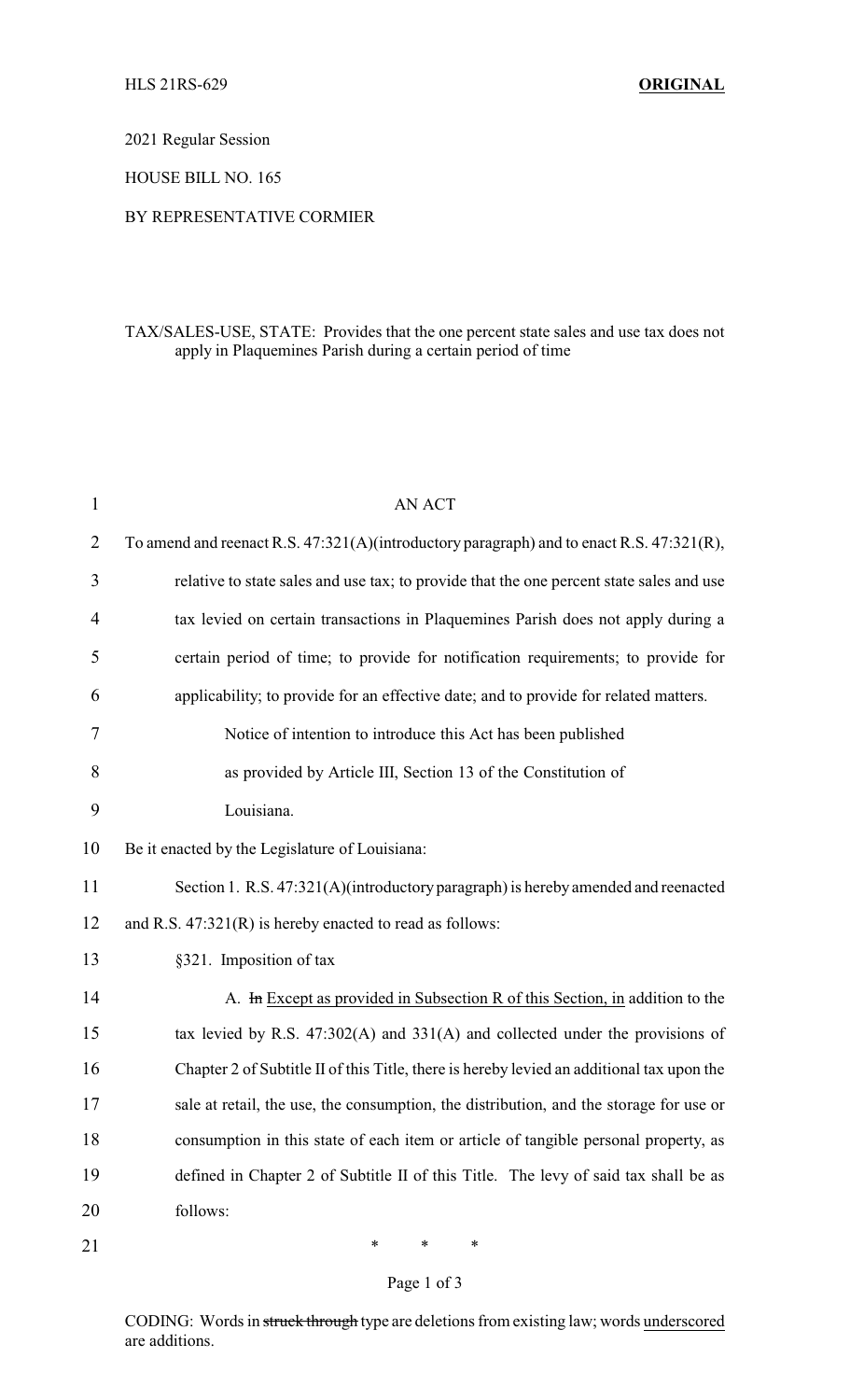| $\mathbf{1}$   | $R(1)(a)$ Except as provided for in Paragraph (2) of this Subsection,                         |
|----------------|-----------------------------------------------------------------------------------------------|
| $\overline{2}$ | beginning on the first day of the next calendar quarter after the commencement of             |
| 3              | toll collection on the Judge Perez Bridge, the tax levied pursuant to Subsection A of         |
| 4              | this Section shall not apply in Plaquemines Parish.                                           |
| 5              | (b) No later than ten days after the commencement of the collection of tolls                  |
| 6              | on the Judge Perez Bridge, the Department of Transportation and Development shall             |
| 7              | notify the Department of Revenue and the Louisiana State Law Institute that                   |
| 8              | collection has commenced.                                                                     |
| 9              | (2) No later than ten days after the cessation of the collection of tolls on the              |
| 10             | Judge Perez Bridge, the Department of Transportation and Development shall notify             |
| 11             | the Department of Revenue and the Louisiana State Law Institute that tolls are no             |
| 12             | longer being collected. Beginning on the first day of the next calendar quarter after         |
| 13             | notification of cessation as required pursuant to this Paragraph, the tax levied              |
| 14             | pursuant to Subsection A of this Section shall apply in Plaquemines Parish.                   |
| 15             | Section 2. This Act shall become effective upon signature by the governor or, if not          |
| 16             | signed by the governor, upon expiration of the time for bills to become law without signature |
| 17             | by the governor, as provided by Article III, Section 18 of the Constitution of Louisiana. If  |
| 18             | vetoed by the governor and subsequently approved by the legislature, this Act shall become    |
| 19             | effective on the day following such approval.                                                 |

## DIGEST

The digest printed below was prepared by House Legislative Services. It constitutes no part of the legislative instrument. The keyword, one-liner, abstract, and digest do not constitute part of the law or proof or indicia of legislative intent. [R.S. 1:13(B) and 24:177(E)]

| HB 165 Original | 2021 Regular Session | Cormier |
|-----------------|----------------------|---------|
|                 |                      |         |

Abstract: Provides that the 1% state sales and use tax levy does not apply in Plaquemines Parish during the collection of toll payments on the Judge Perez Bridge.

Present law (R.S. 47:321) levies a one percent state sales and use tax on all sales and purchases of tangible personal property.

Proposed law provides that the one percent state sales and use tax levy does not apply in Plaquemines Parish beginning at the first calendar quarter following the commencement of toll collection on the Judge Perez Bridge.